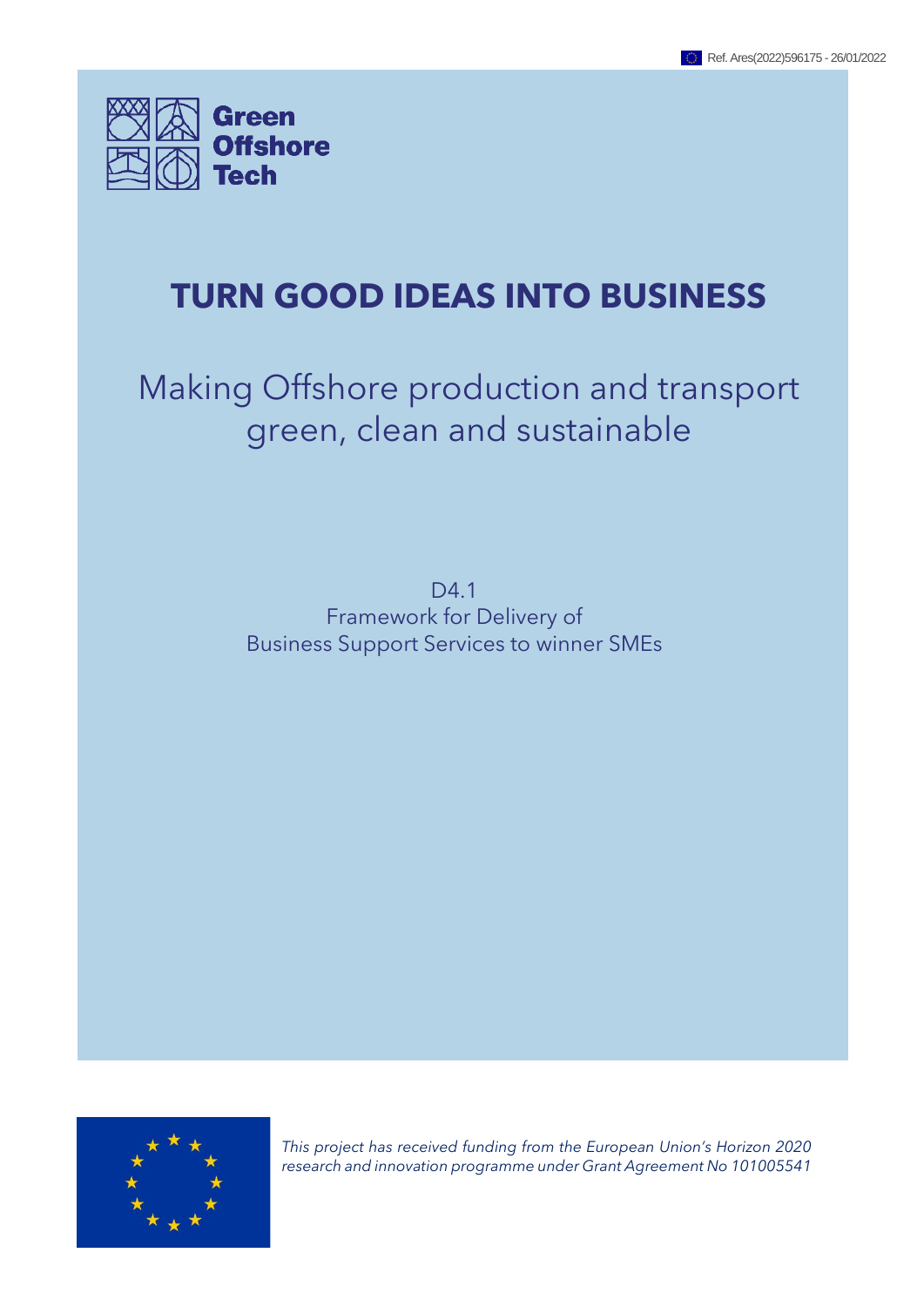

| <b>Project Acronym</b>    | <b>GreenOffshoreTech</b>                                                                                                                                                          |
|---------------------------|-----------------------------------------------------------------------------------------------------------------------------------------------------------------------------------|
| <b>Project title</b>      | Cross-border and Cross-sectoral collaboration to support SMEs<br>and the development of innovative products, processes or services<br>for Green Offshore Production and Transport |
| <b>Project start date</b> | 1 September 2021                                                                                                                                                                  |
| <b>Project duration</b>   | 36 months                                                                                                                                                                         |

| <b>Deliverable</b>          | <b>D4.1 Framework for Delivery of</b><br><b>Business Support Services to winner SMEs</b> |
|-----------------------------|------------------------------------------------------------------------------------------|
| <b>Work package</b>         | WP4                                                                                      |
| <b>Lead partner</b>         | <b>MAI Carbon</b>                                                                        |
| <b>Lead responsible</b>     | Tjark von Reden                                                                          |
| Due delivery date           | 31/01/2022                                                                               |
| <b>Actual delivery date</b> | 26/01/2022                                                                               |
| <b>Dissemination level</b>  | Public                                                                                   |
| <b>Version no.</b>          | Version 1.0, FINAL, 26/01/2022                                                           |

#### **Revision history**

| <b>Version</b> | <b>Version date</b> | <b>Comments</b>                                   |
|----------------|---------------------|---------------------------------------------------|
| 0.1            | 14/12/2021          | First draft.                                      |
| 0.2            | 20/01/2022          | Updated after first check by Reviewer 1 (UL, SCA) |
| 0.3            | 22/01/2022          | Updated after review by Reviewer 1 (UL, SCA))     |
| 0.4            | 24/01/2022          | Updated after review by Reviewer 2 (TA, NMU)      |
| 1.0            | 26/01/2022          | FINAL version. Submitted to FC.                   |

#### **Quality control**

| <b>Version</b><br>reviewed | Date of<br>review | <b>Review result - Approved or Request for changes</b> |
|----------------------------|-------------------|--------------------------------------------------------|
| 0.2                        | 21/01/2022        | Reviewer 1 (UL, SCA): Request for minor changes.       |
| 0.3                        | 23/01/2022        | Reviewer 1 (UL, SCA): APPROVED.                        |
| 0.4                        | 24/01/2022        | Reviewer 2 (TA, MNU):                                  |
| 1.0                        | 26/01/2022        | Final check for submission to EC (HBP, MNU):           |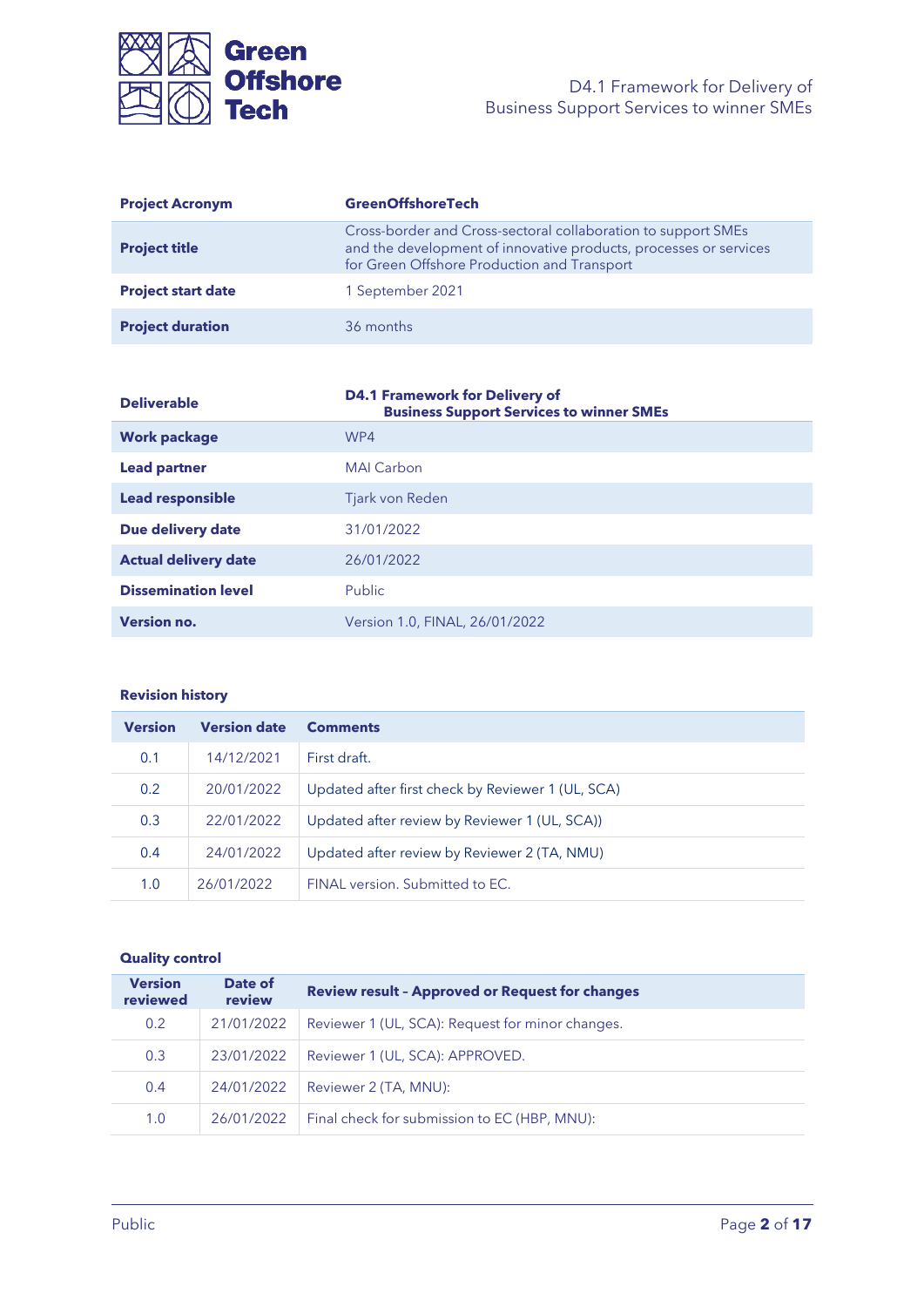

<span id="page-2-0"></span>

The content of this deliverable reflects only the author's view and that the Agency and the Commission are not responsible for any use that may be made of the information it contains.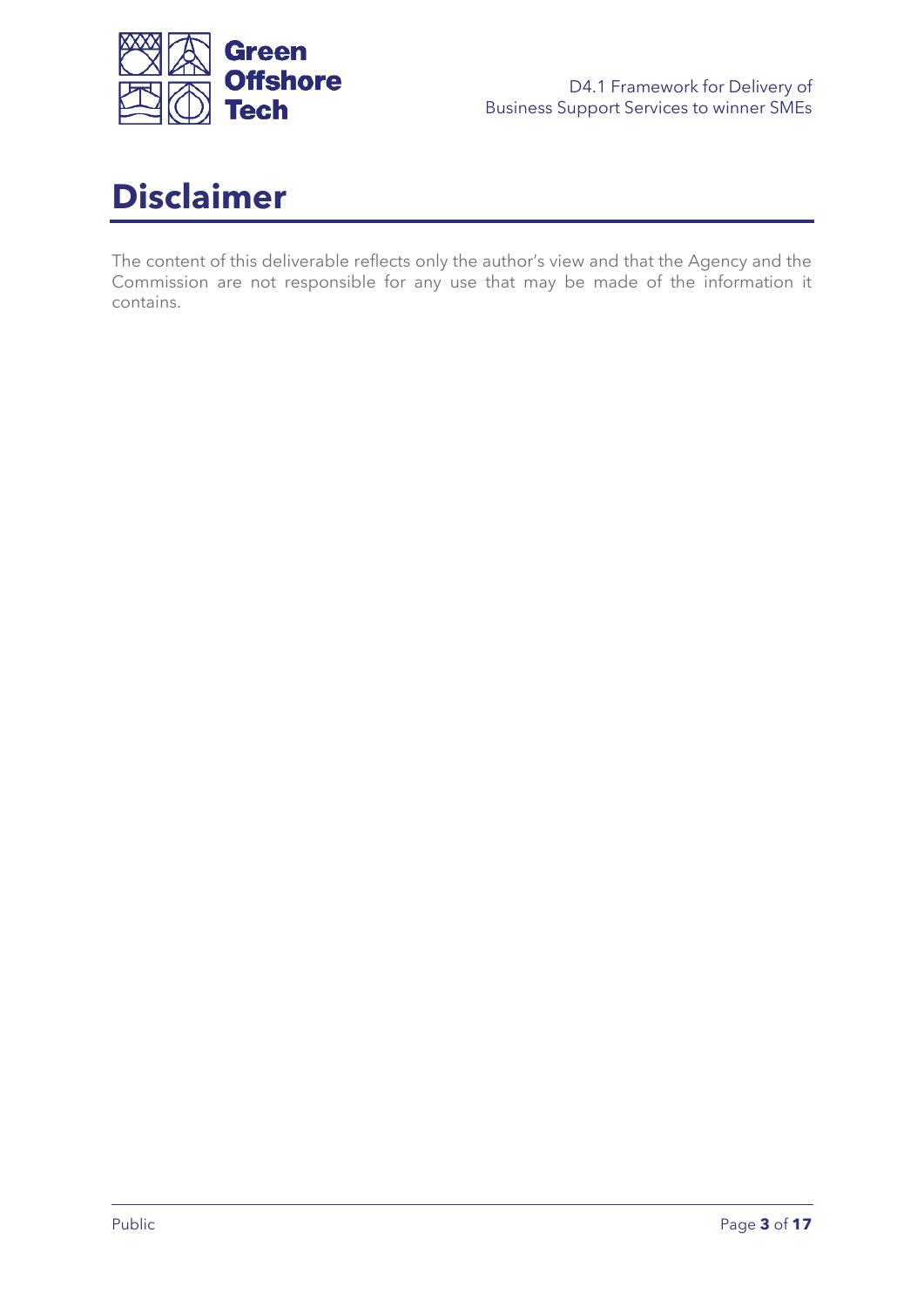

## **Table of contents**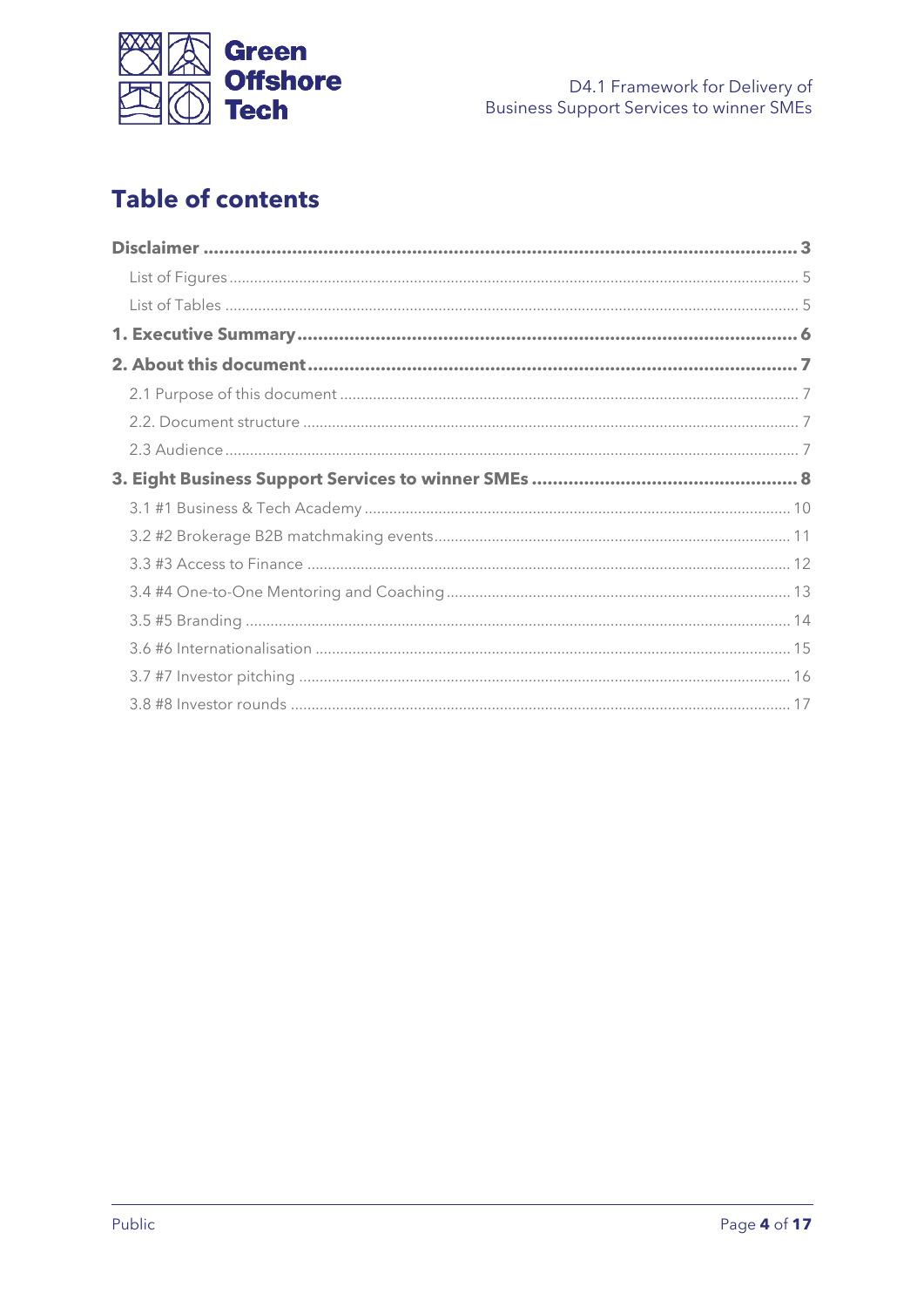

## <span id="page-4-0"></span>**List of Figures**

## <span id="page-4-1"></span>**List of Tables**

| Table 1. Overview of eight Business Support Services offered to winner SMEs 8         |  |
|---------------------------------------------------------------------------------------|--|
| Table 2. Overview of the timeslots of the Business Support Services offered to winner |  |
|                                                                                       |  |
|                                                                                       |  |
|                                                                                       |  |
|                                                                                       |  |
|                                                                                       |  |
|                                                                                       |  |
|                                                                                       |  |
|                                                                                       |  |
|                                                                                       |  |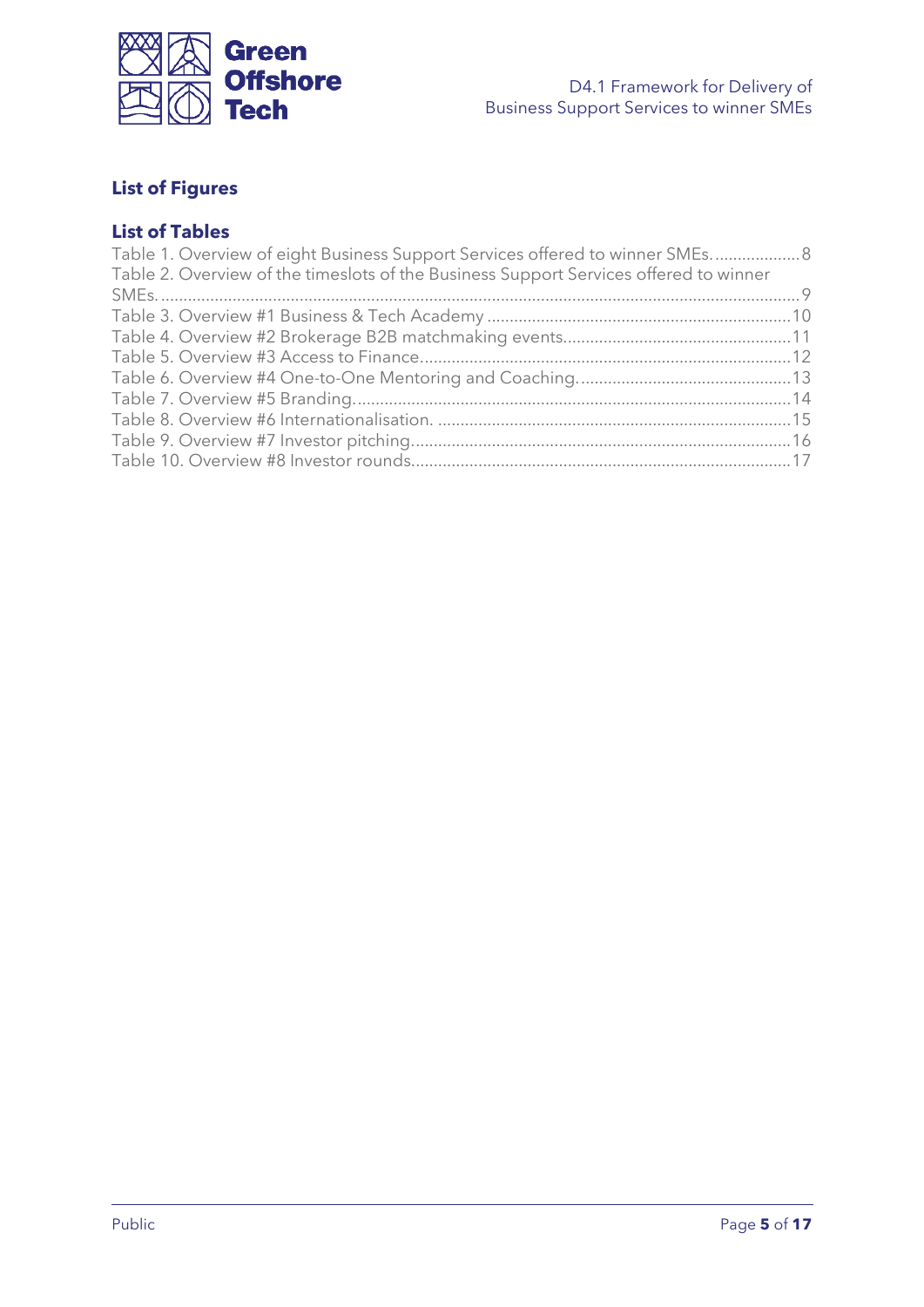

## <span id="page-5-0"></span>**1. Executive Summary**

Deliverable **D4.1 Framework for Delivery of Business Support Services to winner SMEs** is the Programme of Business Support Services to be delivered to the winner SMEs of the GreenOffshoreTech Call for Proposals.

This document will become a part of the official GreenOffshoreTech Call for Proposal documents.

The Business Support Services will be provided by the members of the GreenOffshoreTech Consortium.

In total, eight Business Support Services have been defined including its contents, its timing and the GreenOffshoreTech Consortium members responsible for its implementation and delivery to winner SMEs.

The following eight Business Support Services have been defined:

- #1 Business & Tech Academy
- #2 Brokerage & B2B matchmaking events
- #3 Access to Finance
- #4 One-to-One Mentoring and Coaching
- #5 Branding
- #6 Internationalisation
- #7 Investor pitching
- #8 Investor rounds

Three Business Support Services (#1- #3) will be provided to the TOP 100 ranked winner SME-driven Innovation Projects and another five (#4- #8) to the TOP 50 ranked.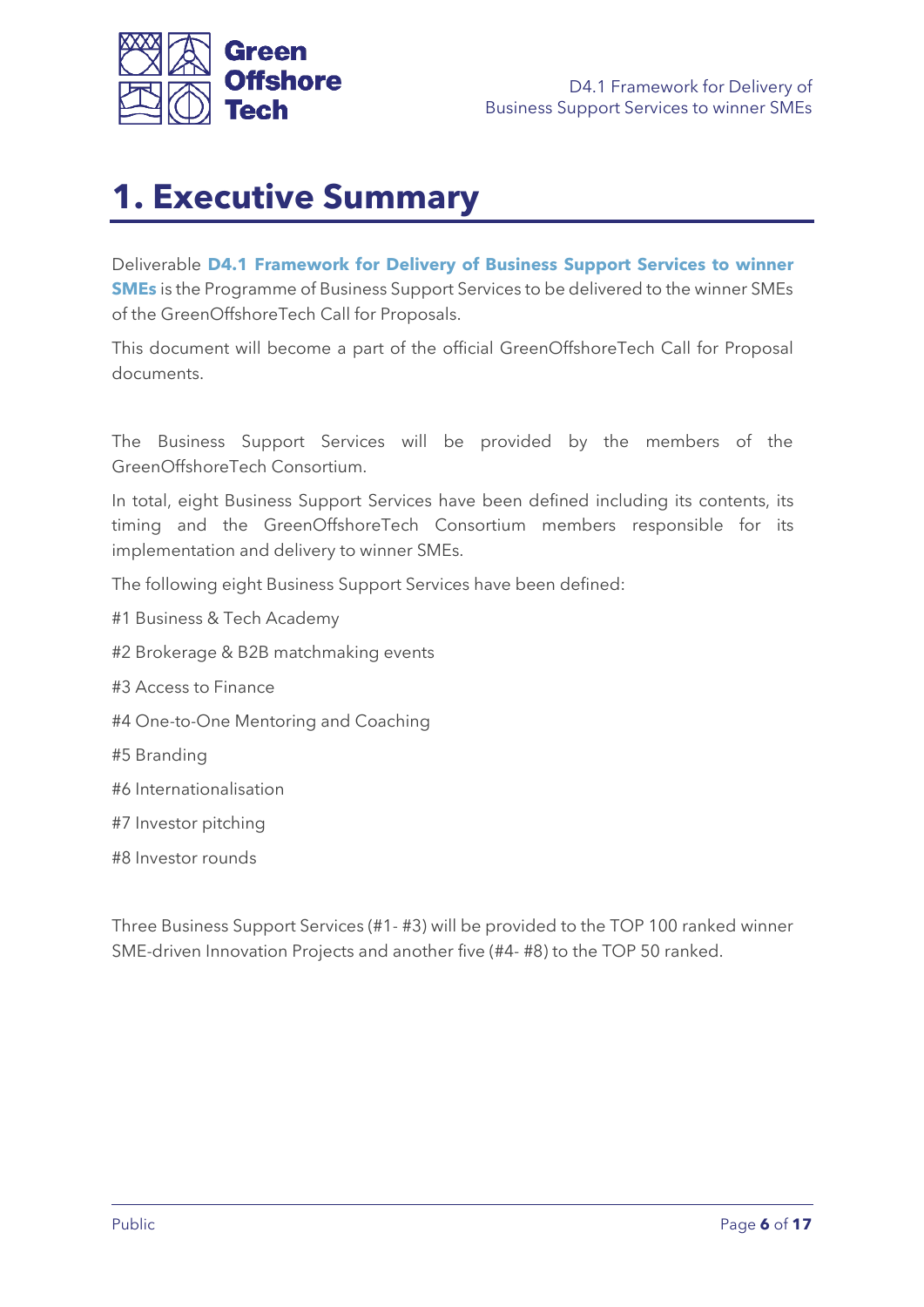

## <span id="page-6-0"></span>**2. About this document**

### <span id="page-6-1"></span>**2.1 Purpose of this document**

The purpose of this document is to present the deliverable **D4.1 Framework for Delivery of Business Support Services to winner SMEs** of the GreenOffshoreTech project.

### <span id="page-6-2"></span>**2.2. Document structure**

This document covers:

• Section 3: Framework of eight Business Support Services to be delivered to the winner SMEs of the GreenOffshoreTech Call for Proposals

#### <span id="page-6-3"></span>**2.3 Audience**

This document is classified as **public**, means it will be publicly available for downloading on GreenOffshoreTech's website and on EC's Funding and Tender portal after its release for publication.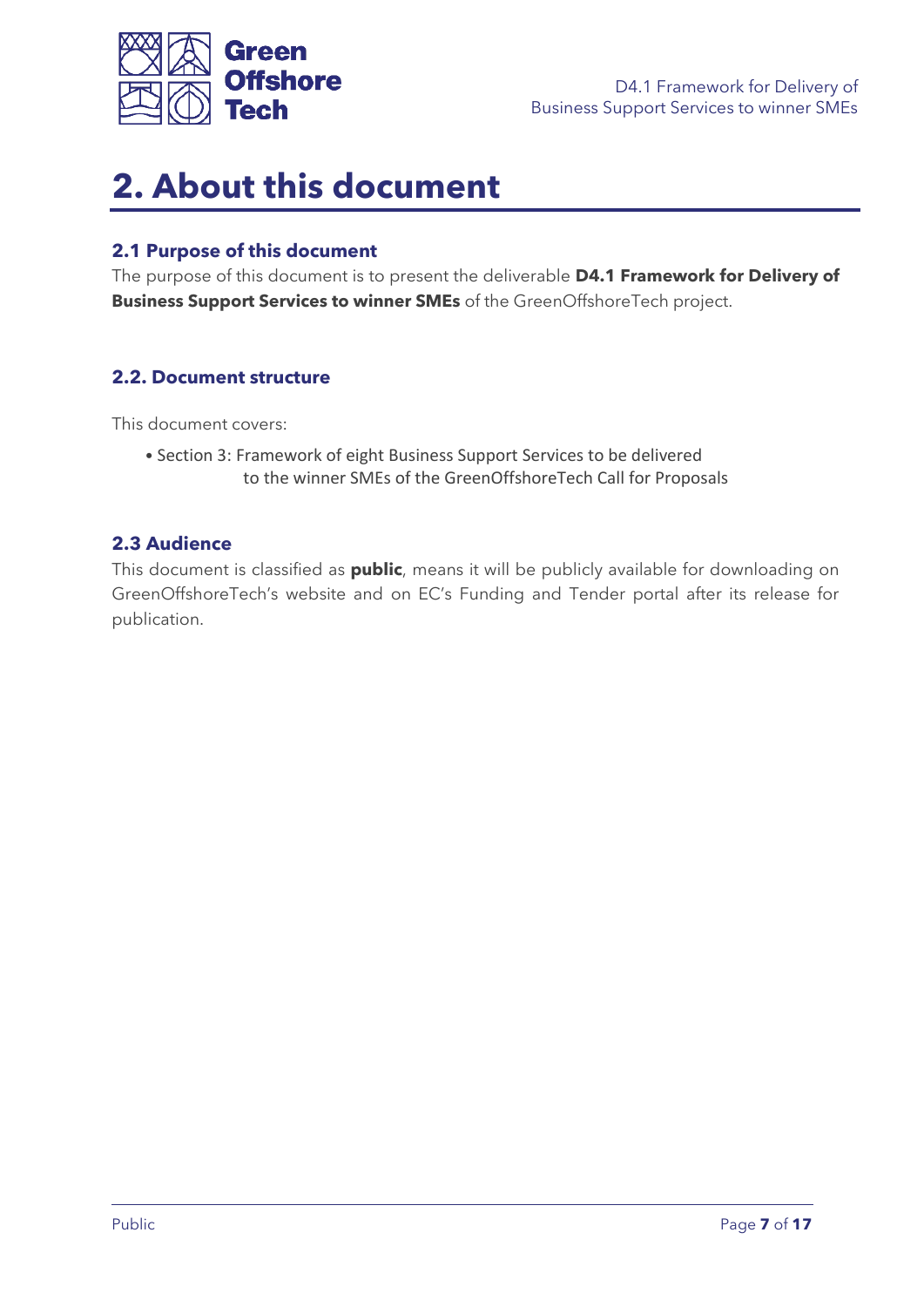

# <span id="page-7-0"></span>**3. Eight Business Support Services to winner SMEs**

In addition to the financial support, the winner SMEs of the Call for Proposals will be offered a framework of eight Business Support Services (free of charge) The Business Support Services are intended to strengthen the business opportunities of SMEs and to enable access to markets and further external resources and financing.

The Business Support Services will be provided by the members of the GreenOffshoreTech Consortium. Three Business Support Services (#1- #3) will be provided to the TOP 100 ranked winner SME-driven Innovation Projects and another five to the TOP 50 ranked.

The Business Support Services offered are:

| <b>Business Support</b><br><b>Service</b>                | <b>Services Scope</b>                                                                                                                                                                                 | <b>Services Providers</b>                                                              | winner<br><b>SMEs</b> |
|----------------------------------------------------------|-------------------------------------------------------------------------------------------------------------------------------------------------------------------------------------------------------|----------------------------------------------------------------------------------------|-----------------------|
| #1 Business & Tech<br><b>Academy</b>                     | Webinar on GreenOffshoreTech's<br>accelerator program, webinar on<br>initial business plan making; webinar<br>on tech support through cluster's own<br>tech academies; B2B to mature<br>project idea. | MAI Carbon (DE) &<br>Cluster Mechatronik &<br>Automation (DE)                          | <b>TOP</b><br>100     |
| #2 Brokerage & B2B<br>matchmaking events                 | Face-to-face events to connect with<br>potential users/customers and<br>technology partners within the<br>cluster/regional ecosystem.                                                                 | Cluster Mechatronik &<br>Automation (DE) &<br>Forum Oceano (PT)                        | TOP<br>100            |
| #3 Access to Finance                                     | Webinar & individual Support on<br>public funding opportunities                                                                                                                                       | Highlands and Islands<br>(UK)                                                          | <b>TOP</b><br>100     |
| #4 One-to-One<br><b>Mentoring and</b><br><b>Coaching</b> | 3-days tailored business coaching and<br>mentoring for each winner SME                                                                                                                                | Scaberia AS (NO)                                                                       | <b>TOP 50</b>         |
| #5 Branding                                              | Group & individual Training on<br>branding                                                                                                                                                            | Forum Oceano (PT)                                                                      | <b>TOP 50</b>         |
| #6 Internationalisation                                  | Group & individual Support on<br>internationalisation                                                                                                                                                 | <b>Maritimes Cluster</b><br>Norddeutschland (DE)                                       | <b>TOP 50</b>         |
| #7 Investor pitching                                     | Group & individual Investor pitching<br>training                                                                                                                                                      | CLEANTECH LATVIA (LV)                                                                  | <b>TOP 50</b>         |
| #8 Investor rounds                                       | Two live Investor Pitching Events<br>where all TOP 50 winner SMEs<br>Projects can present their ideas to real<br>private investors                                                                    | Mosseregionens<br>Naeringsutvkling (NO) &<br>Maritimes Cluster<br>Norddeutschland (DE) | <b>TOP 50</b>         |

<span id="page-7-1"></span>*Table 1. Overview of eight Business Support Services offered to winner SMEs.*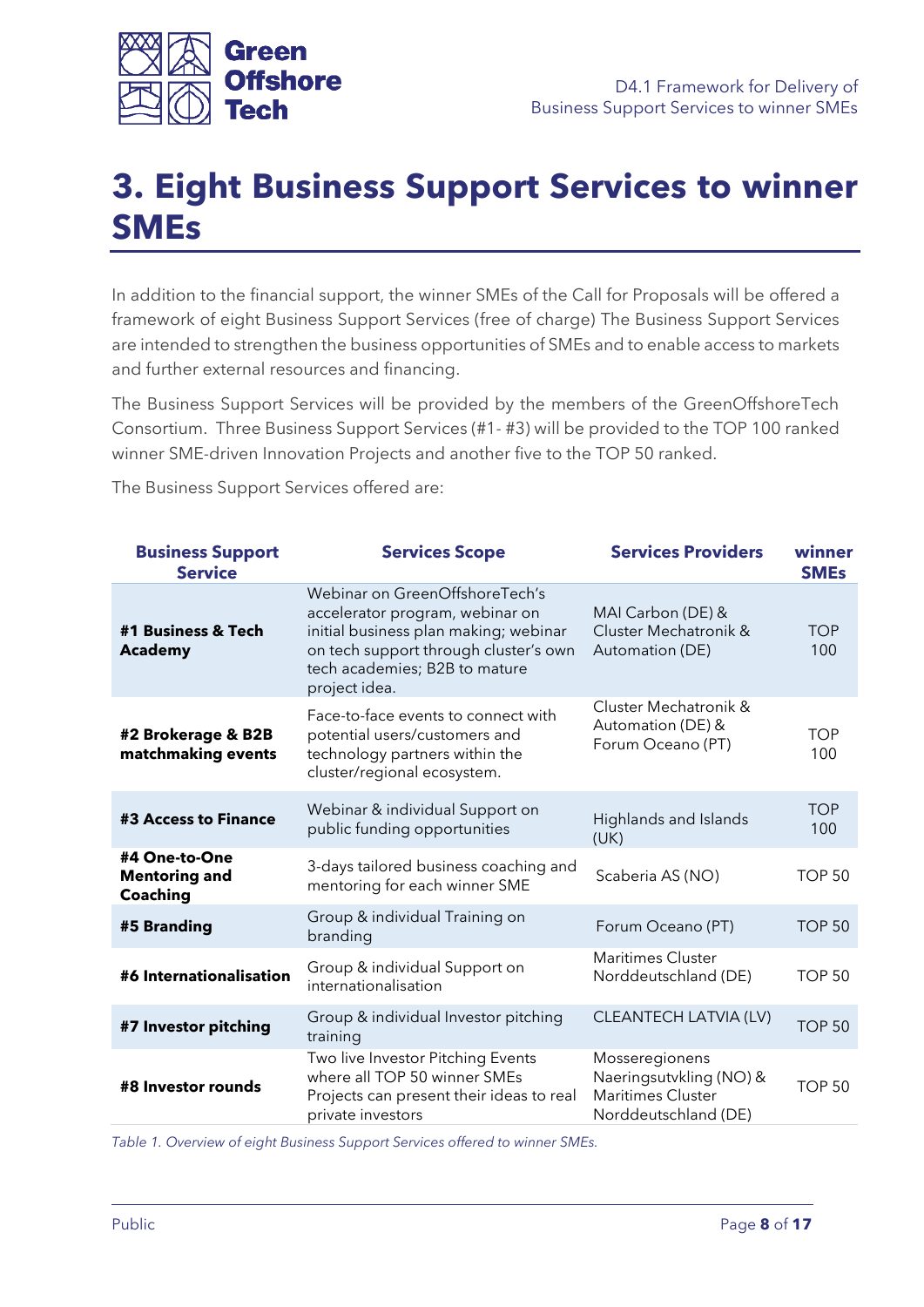

All eight Business Support Services will be offered for each of the two cut-off deadlines, according to the following schedules:

| <b>Business Support Services</b>      |                |     | 20 22 |  |      |  | 20 23 |                  |  |  |                | 20 24 |   |     |
|---------------------------------------|----------------|-----|-------|--|------|--|-------|------------------|--|--|----------------|-------|---|-----|
| (1st cut-off deadline)                |                | 10. |       |  | $-3$ |  |       | 7 8 9 10 11 12 1 |  |  | $\overline{2}$ | -3    | 4 | - 5 |
| #1 Business & Tech Academy            | <b>TOP 100</b> |     |       |  |      |  |       |                  |  |  |                |       |   |     |
| #2 Brokerage & B2B matchmaking events | <b>TOP 100</b> |     |       |  |      |  |       |                  |  |  |                |       |   |     |
| #3 Access to Finance                  | <b>TOP 100</b> |     |       |  |      |  |       |                  |  |  |                |       |   |     |
| #4 One-to-One Mentoring/ Coaching     | <b>TOP 50</b>  |     |       |  |      |  |       |                  |  |  |                |       |   |     |
| #5 Branding                           | <b>TOP 50</b>  |     |       |  |      |  |       |                  |  |  |                |       |   |     |
| #6 Internationalisation               | <b>TOP 50</b>  |     |       |  |      |  |       |                  |  |  |                |       |   |     |
| #7 Investor pitching                  | <b>TOP 50</b>  |     |       |  |      |  |       |                  |  |  |                |       |   |     |
| #8 Investor rounds                    | <b>TOP 50</b>  |     |       |  |      |  |       |                  |  |  |                |       |   |     |

| Business Support Services             |                | 20 22 |  |  |    |  | 20 23 |  |  |                    |  | 20 24 |   |     |
|---------------------------------------|----------------|-------|--|--|----|--|-------|--|--|--------------------|--|-------|---|-----|
| (2nd cut-off deadline)                |                |       |  |  | 3. |  |       |  |  | 5 6 7 8 9 10 11 12 |  | 3     | 4 | -5. |
| #1 Business & Tech Academy            | <b>TOP 100</b> |       |  |  |    |  |       |  |  |                    |  |       |   |     |
| #2 Brokerage & B2B matchmaking events | <b>TOP 100</b> |       |  |  |    |  |       |  |  |                    |  |       |   |     |
| #3 Access to Finance                  | <b>TOP 100</b> |       |  |  |    |  |       |  |  |                    |  |       |   |     |
| #4 One-to-One Mentoring/ Coaching     | <b>TOP 50</b>  |       |  |  |    |  |       |  |  |                    |  |       |   |     |
| #5 Branding                           | <b>TOP 50</b>  |       |  |  |    |  |       |  |  |                    |  |       |   |     |
| #6 Internationalisation               | <b>TOP 50</b>  |       |  |  |    |  |       |  |  |                    |  |       |   |     |
| #7 Investor pitching                  | <b>TOP 50</b>  |       |  |  |    |  |       |  |  |                    |  |       |   |     |
| #8 Investor rounds                    | <b>TOP 50</b>  |       |  |  |    |  |       |  |  |                    |  |       |   |     |

<span id="page-8-0"></span>*Table 1. Overview of the timeslots of the Business Support Services offered to winner SMEs.*

A more detailed description of the services is presented below.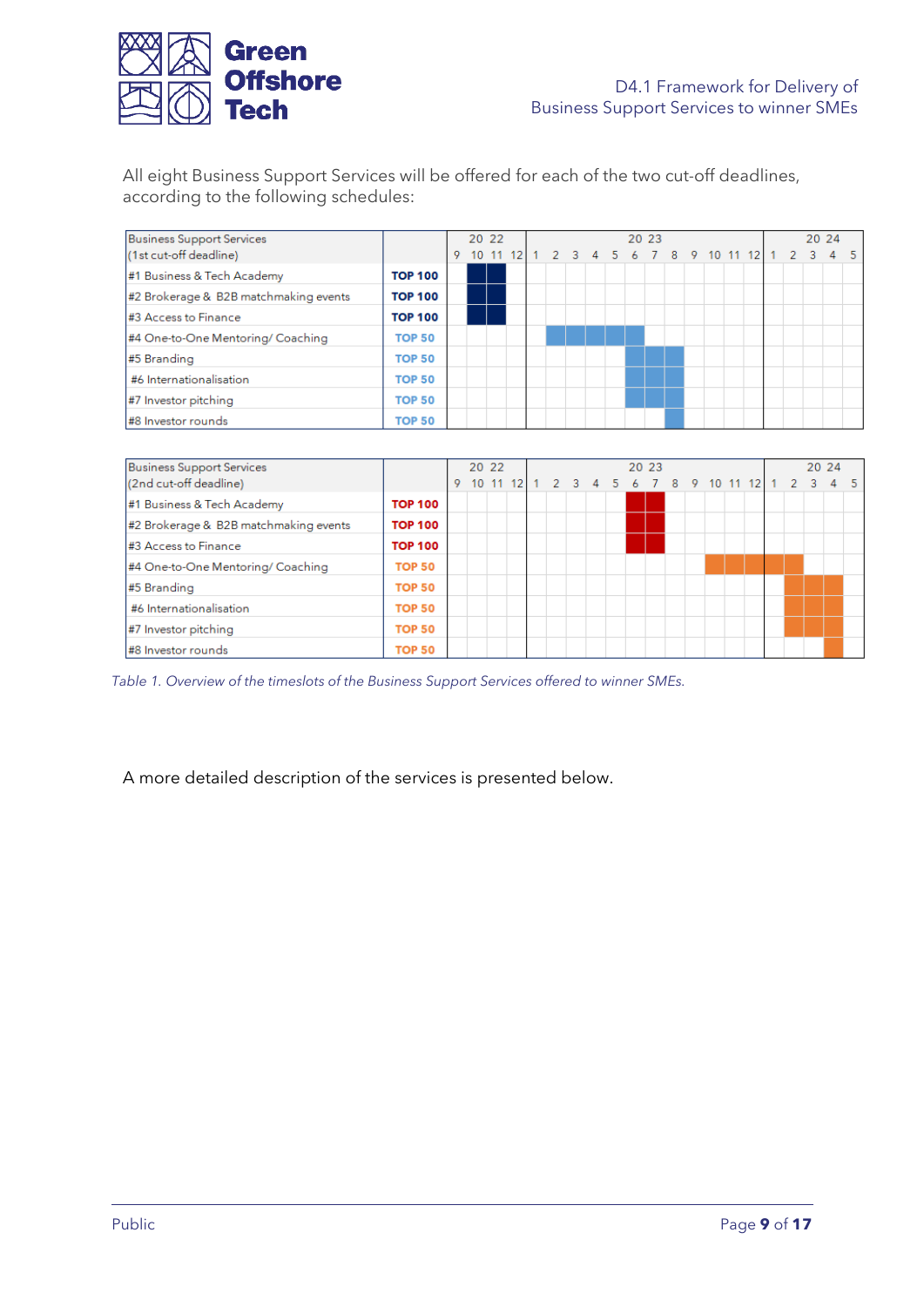

## <span id="page-9-0"></span>**3.1 #1 Business & Tech Academy**

| Responsible Organisation:        | <b>MAI CARBON (DE)</b><br>CLUSTER MECHATRONIK & AUTOMATION (DE)                                                                                                        |
|----------------------------------|------------------------------------------------------------------------------------------------------------------------------------------------------------------------|
| Partner Organisation:            | BAL (DE), CTLV (LV), CKR (PL), FOC (PT),<br>HIE (UK), IOC (IS), MCN (DE) MEERI (PL), MNU<br>$(NO)$ , SCA $(NO)$                                                        |
| Time slot:                       | 1 <sup>st</sup> cut-off deadline: Oct-Nov 2022<br>2 <sup>nd</sup> cut-off deadline: Jun-Jul 2023                                                                       |
| Duration:                        | Session 1, webinar: ca. 1,5 hours<br>Session 2, webinar: ca. 1 hour<br>Session 3, webinar: ca. 1 hour<br>Session 4, one-to-one: ca. 1.5 hours per winner<br><b>SME</b> |
| Type:                            | Webinars & Individual B2B meetings to mature<br>project idea.                                                                                                          |
| Number of possible participants: | Ca. 100 (2 per winner SME)                                                                                                                                             |
| Target group:                    | <b>TOP 100</b>                                                                                                                                                         |

<span id="page-9-1"></span>*Table 2. Overview #1 Business & Tech Academy*

#### **Description**:

**Session 1:** Kick-off webinar introducing briefly the GreenOffshoreTech project, ambition, and expectations; summarizing the winner SMEs obligations regarding deliverables, reporting, conditions for payments and promotion of the GreenOffshoreTech project; introducing the GreenOffshoreTech Business Support Services programmes (Business Support Services #1- #8), Virtual Matchmaking platform, Support Desk, and the GreenOffshoreTech Delivery Support Team.

**Session 2**: Webinar on Initial Business Plan, that shall be developed by all TOP 100 winner SMEs in PHASE 1 and guidance on how to make a good Initial Business plan.

**Session 3:** Webinar on Tech Support available within the GreenOffshoreTech cluster/region ecosystem. This includes an introduction to cluster's own tech academies (Mechatronic Academy, Mittelstand 4.0 Academy, CU TechAcademy, Carbon Connected, etc.) and RTD partners (MEERI, BAL, SCA), but also clusters member R&D organisations that might give valuable guidance.

**Session 4:** B2B meetings with each of the TOP 100 winner SMEs Projects to mature their project ideas. This service will be delivered in online webinars and online B2B meetings though a GoToMeeting platform or similar.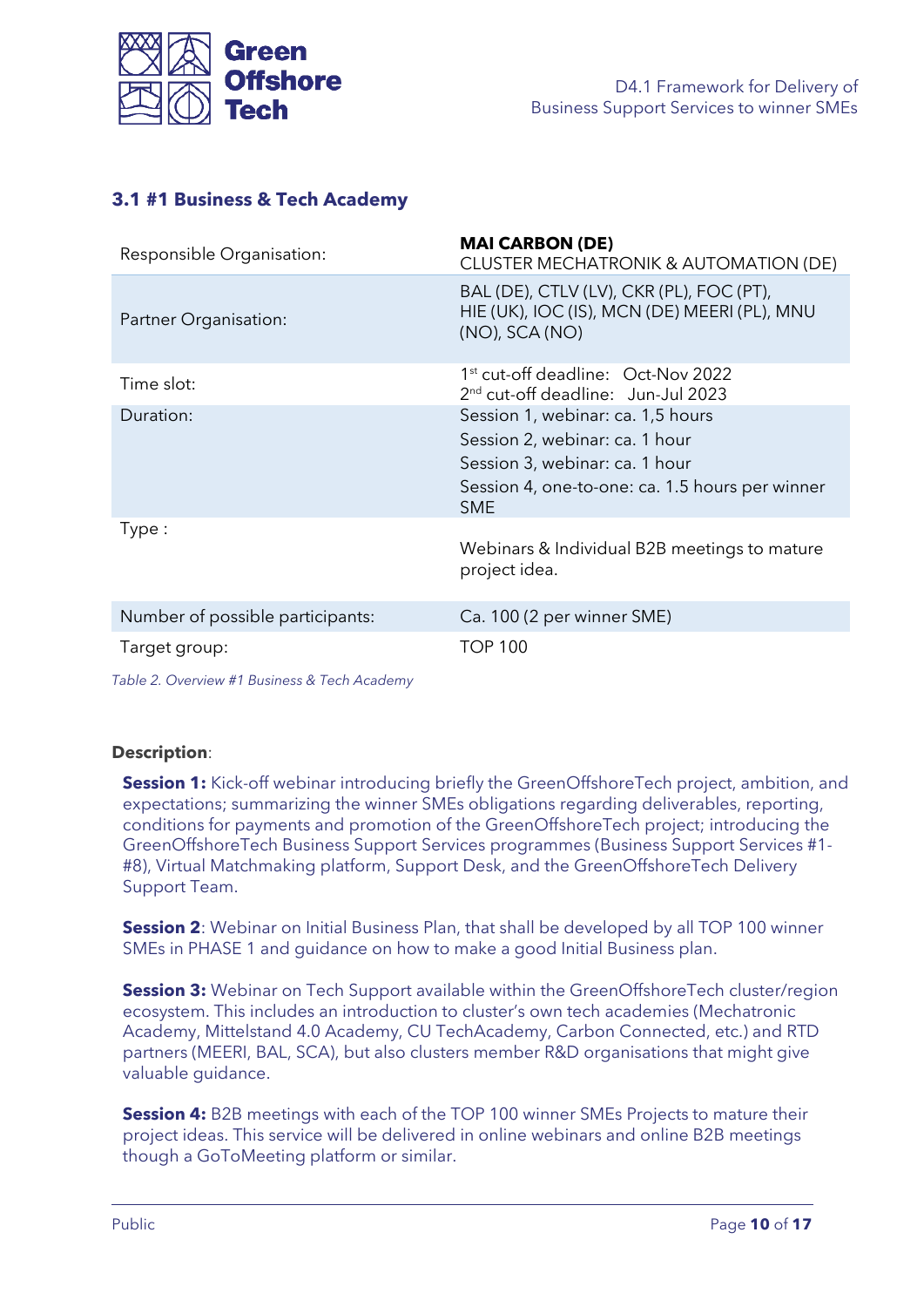

### <span id="page-10-0"></span>**3.2 #2 Brokerage B2B matchmaking events**

| Responsible Organisation:        | <b>CLUSTER MECHATRONIK &amp; AUTOMATION</b><br>(DE)<br>FORUM OCEANO (PT)                                        |
|----------------------------------|-----------------------------------------------------------------------------------------------------------------|
| Partner Organisation:            | BAL (DE), CTLV (LV), CKR (PL), HIE (UK),<br>IOC (IS), MAI (DE), MCN (DE) MEERI (PL), MNU<br>$(NO)$ , SCA $(NO)$ |
| Time slot:                       | 1st cut-off deadline: Oct-Nov 2022<br>2 <sup>nd</sup> cut-off deadline: Jun-Jul 2023                            |
| Duration:                        | 1/ <sub>2</sub> day event                                                                                       |
| Type:                            | Brokerage event                                                                                                 |
| Number of possible participants: | Ca. 100 (2 per winner SME)                                                                                      |
| Target group:                    | <b>TOP 100</b>                                                                                                  |

<span id="page-10-1"></span>*Table 3. Overview #2 Brokerage B2B matchmaking events.*

#### **Description**:

SME will have the opportunity to present shortly their SMEs Project idea, and to connect with established companies and industry leaders operating within the GreenOffshoreTech cluster/regional ecosystem and to meet the GreenOffshoreTech team. The brokerage events shall give the winner SMEs a real opportunity to make contact with potential users/customers and or partners for the proposed cross-sectoral/-border innovation. After successful matches, B2B meetings (partner & winner SME) will be organised.

The aim is to provide this service in the form of two face-to-face brokerage and matchmaking events; one event in the Norte region of Portugal for the winning SME projects of the first tender period and one event in the Schwaben region of Southern Germany for the winning SME projects of the second tender period. Portugal is a hotspot for the offshore industry and Southern Germany is a hotspot for cutting-edge technology developments.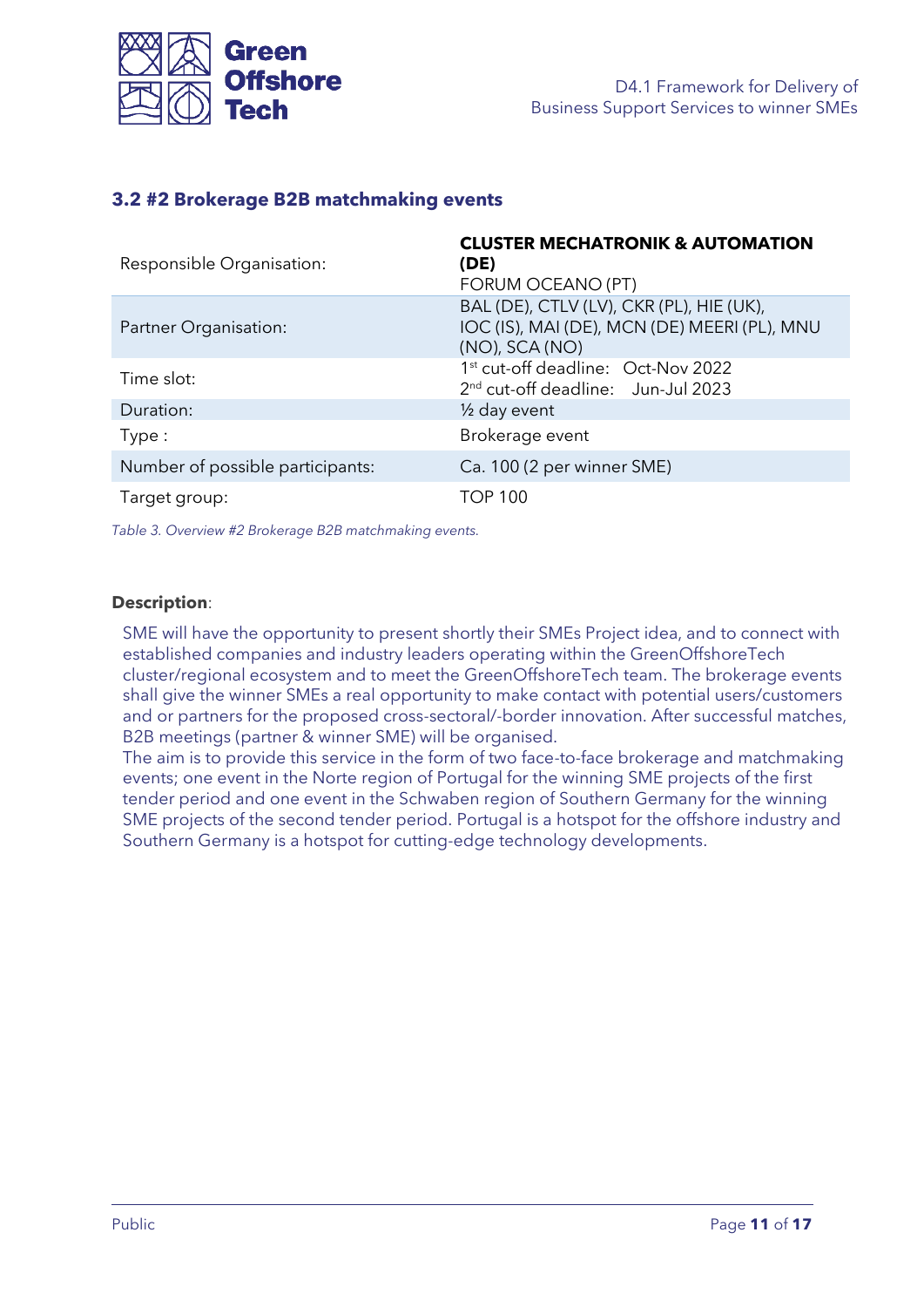

## <span id="page-11-0"></span>**3.3 #3 Access to Finance**

| Responsible Organisation:        | HIGHLANDS & ISLANDS ENTERPRISE (UK)                                                              |
|----------------------------------|--------------------------------------------------------------------------------------------------|
| Partner Organisation:            | CTLV (LV), CKR (PL), CMAB (DE), FOC (PT),<br>IOC (IS), MAI (DE), MCN (DE), MNU (NO).             |
| Time slot:                       | 1 <sup>st</sup> cut-off deadline: Oct-Nov 2022<br>2 <sup>nd</sup> cut-off deadline: Jun-Jul 2023 |
| Duration:                        | Webinar: ca. 3 hours<br>One-to-one: ca. 1.5 hours per winner SME                                 |
| Type:                            | Group & Individual Support                                                                       |
| Number of possible participants: | Webinar: ca. 100 (2 per winner SME)                                                              |
| Target group:                    | <b>TOP 100</b>                                                                                   |

<span id="page-11-1"></span>*Table 4. Overview #3 Access to Finance.*

#### **Description**:

The training shall support winner SMEs to access opportunities for public funding and to facilitate financing of the continuation on the product development work.

The workshop will be done in two stages:

Stage 1:

A webinar on most relevant public funding schemes for SMEs and links to local support for all TOP 100 winner SME Projects

Stage 2:

Each of the TOP 100 winner SMEs Projects will have the opportunity to get guidance by their local cluster organization how to access public funding opportunities. This will be an individual support for each of the TOP 100 winner SMEs Projects

Additional Service:

A GreenOffshoreTech Public Funding Catalogue with a description and link to the most relevant funding schemes (European, international, national, and regional) for SMEs in the GreenOffshoreTech community and related to the GreenOffshoreTech Topics.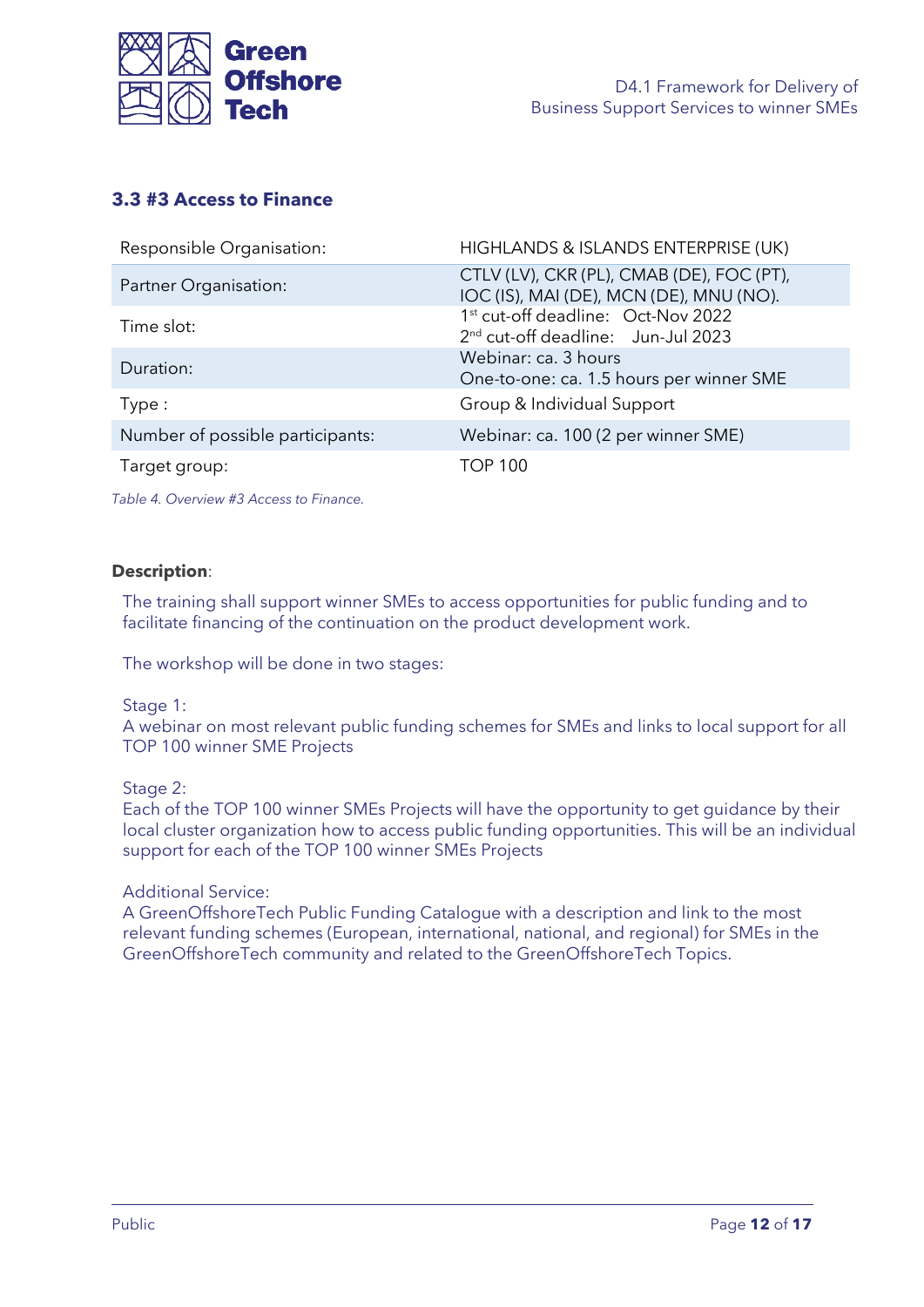

## <span id="page-12-0"></span>**3.4 #4 One-to-One Mentoring and Coaching**

| Responsible Organisation:        | SCABERIA AS (NO)                                                                                      |
|----------------------------------|-------------------------------------------------------------------------------------------------------|
| Partner Organisation:            | -                                                                                                     |
| Time slot:                       | 1 <sup>st</sup> cut-off deadline: Feb-Jun 2023<br>2 <sup>nd</sup> cut-off deadline: Oct 2023-Feb 2024 |
| Duration:                        | Up to 3 days per winner SME                                                                           |
| Type:                            | Individual coaching/mentoring                                                                         |
| Number of possible participants: | One-to-one with each winner SME                                                                       |
| Target group:                    | TOP 50                                                                                                |

<span id="page-12-1"></span>*Table 5. Overview #4 One-to-One Mentoring and Coaching.*

#### **Description**:

The business innovation coaching shall empower the winner SMEs toward successful commercialisation of their innovation. This includes strengthening the capability to deal with growth, and aspects such as strategy, organisation, management, financing to reach go-tomarket, and resource development.

The business innovation coaching will be tailored to the needs of the winner SMEs. Therefore, it will start with an analysis and systematic mapping of the winner SMEs' need in order to identify business bottlenecks and the demand for coaching. This includes to analyse the SMEs context in terms of current and targeted position in the business life cycle (e.g. seed stage, upscaling stage, expansion stage, etc.) and its business innovation challenges (e.g. strategy, organisation, management, financing, resource development).

Based on this information, the winner SME's individual need and demand for coaching will be mapped and a tailored coaching scheme will be produced. The winner SMEs and coach will decide together which challenges shall be addressed within the frame of this mentoring and coaching service. The coach will 'sense' the need of the company and will provide guidance based on experience to identify solutions unique to the SME and to develop the relevant capability of the company in the long-term.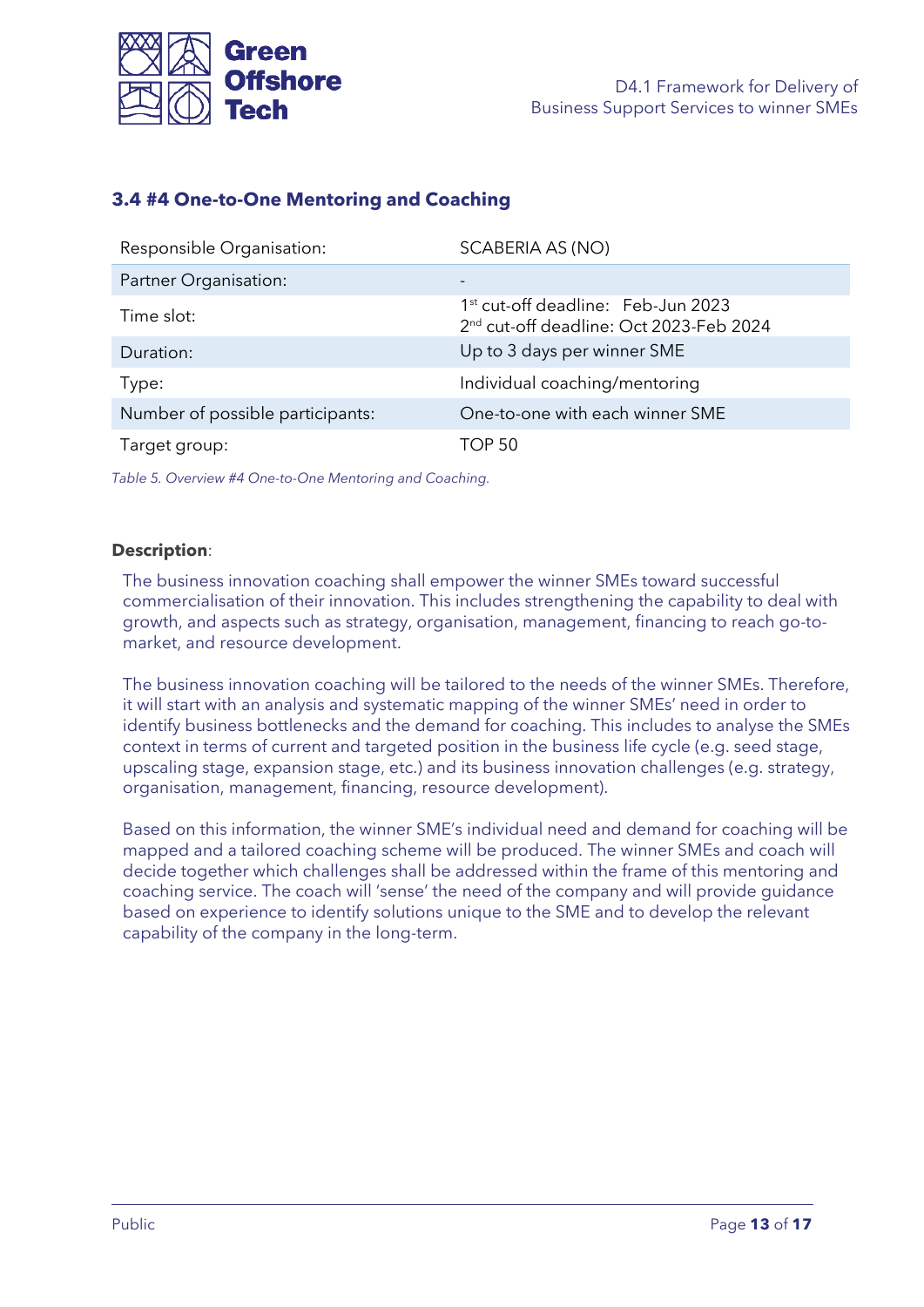

## <span id="page-13-0"></span>**3.5 #5 Branding**

| Responsible Organisation:        | FORUM OCEANO - ASSOCIACAO DA ECONOMIA<br>DO MAR (PT)                                              |
|----------------------------------|---------------------------------------------------------------------------------------------------|
| Partner Organisation:            |                                                                                                   |
| Time slot:                       | 1 <sup>st</sup> cut-off deadline: Jun-Aug. 2023<br>2 <sup>nd</sup> cut-off deadline: Feb-Apr 2024 |
| Duration:                        | Webinar: ca. 2 hours<br>One-to-one: ca. 1.5 hours per winner SME                                  |
| Type:                            | Group & Individual Training                                                                       |
| Number of possible participants: | Webinar: ca. 50 (2 per winner SME)<br>Individual Training: B2B with each winner SME               |
| Target group:                    | <b>TOP 50</b>                                                                                     |

<span id="page-13-1"></span>*Table 6. Overview #5 Branding.*

#### **Description**:

The training on branding shall empower the winner SMEs to generate awareness about the benefits of their innovation towards potential users, customers, or investors and to prepare market uptake. A good branding is the basic to develop a good investor pitch. The workshop will be done in two stages:

#### Stage 1: a webinar

A webinar on how to build a brand. This includes to develop a product and brand strategy both towards customers and internally to employees, to develop a brand identity and to develop a brand marketing through a strategic communication strategy.

#### Stage 2: individual training on branding

Each of the TOP 50 winner SMEs Projects will be asked to develop an own brand ID and strategy communication plan that will be reviewed by the branding trainer. This service will be delivered in form of an online webinar and online B2B meetings between trainer and winner SME.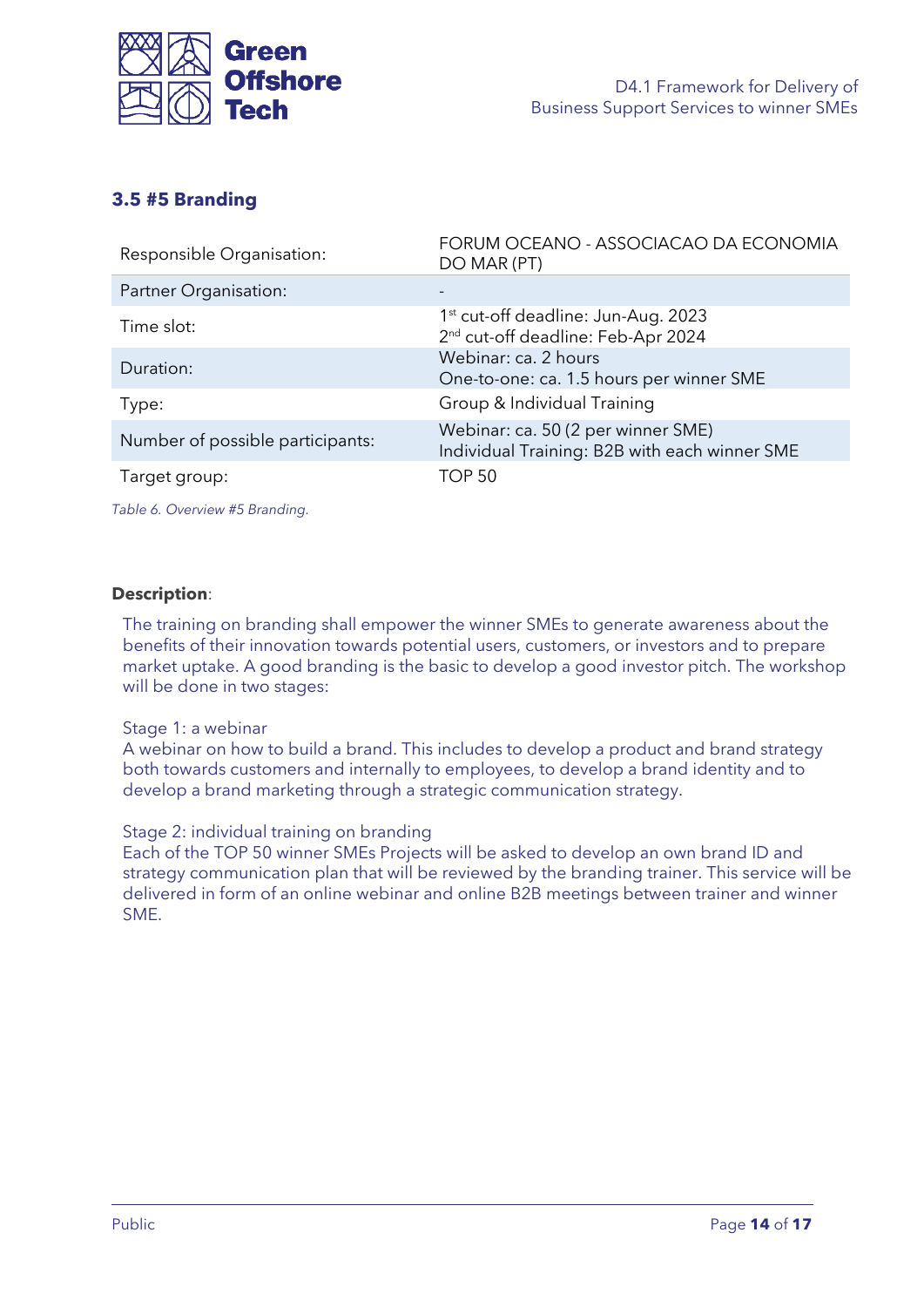

## <span id="page-14-0"></span>**3.6 #6 Internationalisation**

| Responsible Organisation:        | MARITIMES CLUSTER NORDDEUTSCHLAND<br>(DE)                                                          |
|----------------------------------|----------------------------------------------------------------------------------------------------|
| Partner Organisation:            | CTLV (LV), CKR (PL), CMAB (DE), HIE (UK),<br>IOC (IS), MAI (DE), MCN (DE), MNU (NO)                |
| Time slot:                       | 1 <sup>st</sup> cut-off deadline: Jun-Aug. 2023<br>2 <sup>nd</sup> cut-off deadline: Feb-Apr. 2024 |
| Duration:                        | Webinar: ca. 3 hours<br>One-to-one: ca. 1.5 hours per winner SME                                   |
| Type:                            | Group & Individual Support                                                                         |
| Number of possible participants: | Webinar: ca. 50 (2 per winner SME)<br>Individual Support: B2B with each winner SME                 |
| Target group:                    | <b>TOP 50</b>                                                                                      |

<span id="page-14-1"></span>*Table 7. Overview #6 Internationalisation.*

#### **Description**:

The training on internationalisation shall support winner SMEs to access opportunities for internationalisation in terms of participation to events within the GreenOffshoreTech community and beyond (e.g. international trade fairs, etc). The workshop will be done in two stages:

#### Stage 1:

A webinar on most relevant events for collaborations and to reach out to potential users and customers for each of the TOP 50 winner SMEs

#### Stage 2:

Each of the TOP 50 winner SMEs Projects will have the opportunity to get support by their local cluster organization to participate in one of the relevant events. Note, the support does not cover the actual event fee.

#### Additional Service:

A GreenOffshoreTech Event Catalogue with a description and link to the most relevant events (international, national, and regional) related to the GreenOffshoreTech Topics.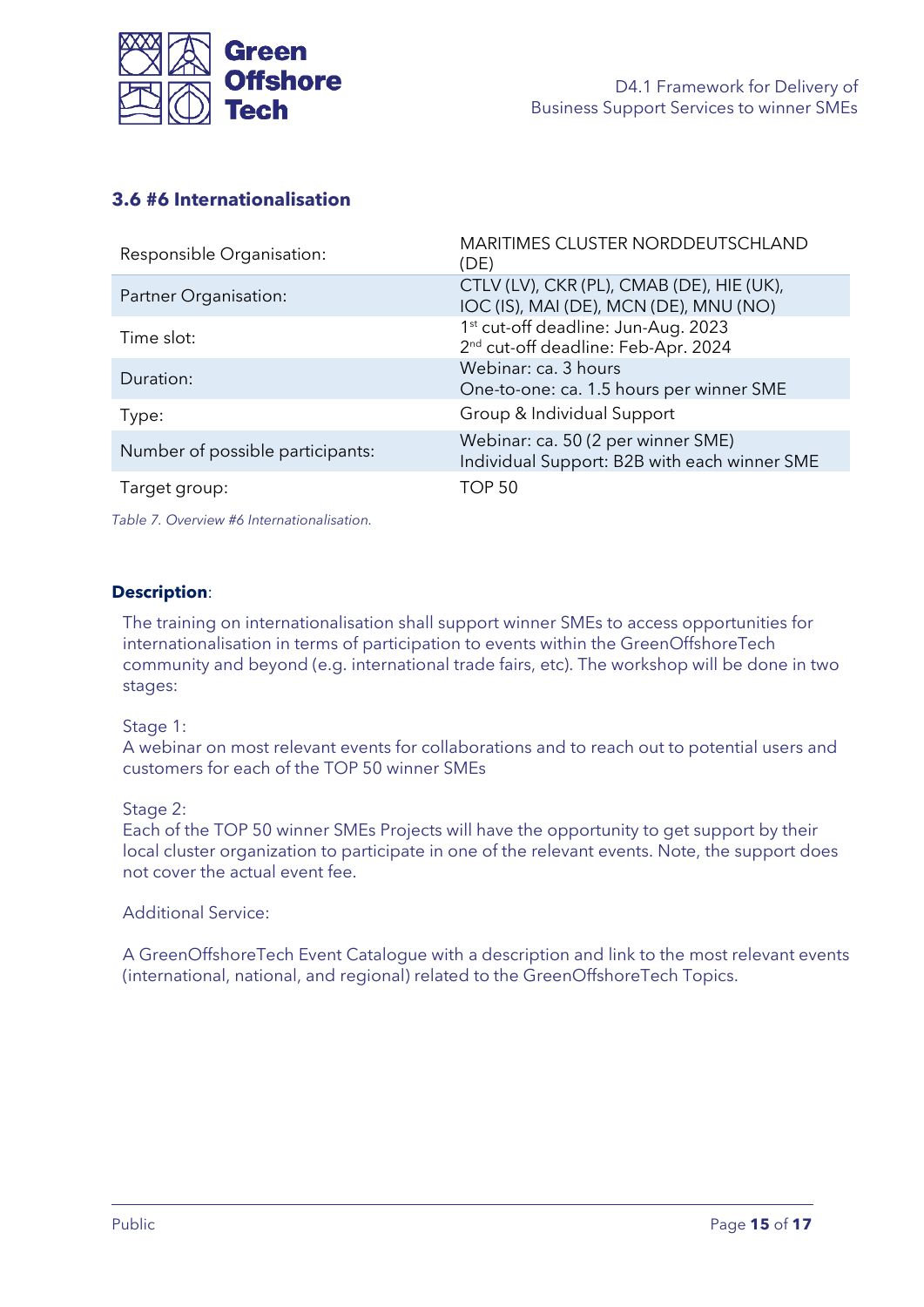

## <span id="page-15-0"></span>**3.7 #7 Investor pitching**

| Responsible Organisation:        | CLEANTECH LATVIA (LV)                                                                              |
|----------------------------------|----------------------------------------------------------------------------------------------------|
| Partner Organisation:            | HIE (UK), MNU (NO), SCA (NO).                                                                      |
| Time slot:                       | 1 <sup>st</sup> cut-off deadline: Jun-Aug. 2023<br>2 <sup>nd</sup> cut-off deadline: Feb-Apr. 2024 |
| Duration:                        | Stage 1: One day<br>Stage 2: One-to-one: ca. 1.5 hours<br>Stage 3: One-to-one: ca. 1.5 hours       |
| Type:                            | Group & Individual Training                                                                        |
| Number of possible participants: | Group Training: ca. 50 (2 per winner SME)<br>Individual Training: B2B with each winner SME         |
| Target group:                    | <b>TOP 50</b>                                                                                      |

<span id="page-15-1"></span>*Table 8. Overview #7 Investor pitching.*

#### **Description**:

The investor pitching training shall empower the winner SMEs to raise external finance from private investors, venture capital or corporate funds in our planned Investor rounds (Task 4.9) and beyond GreenOffshoreTech. This includes strengthening their understanding of investor's interest and communication skills to get investor's confidence. The investor pitching training will focus on how to pitch the SMEs Projects to get investors, angels, partners, or customers interested in the brilliant idea. It will comprises both group and individual training and will be executed in three stages:

Stage 1: A webinar on how to perfect investor pitches. In the webinar winner SMEs will learn more about how investors identify an investment opportunity, the must-haves to get investors' confidence, how to prepare a pitch, and valuable tips on how to make the pitch from good to amazing. Must-haves include are: ability to recruit, a skilled team, underlying market growth, a scalable business model, a solid financial plan and long-term value. Key questions when preparing a pitch are: what are you selling, what are your customers, why should the pay for it. Key to win pitches are: great communication skills to engage with the investors

Stage 2: Preparation of pitches: Each winner SME will be asked and guided to prepare an own investor pitch training.

Stage 3: Life pitching of SMEs Projects: Each winner SME will life present its pitch to a small jury consistent of pitch trainer, business coach and two more experts of the GreenOffshoreTech consortium. The winner will receive feedback to her/his pitch and guidance for further improvements.